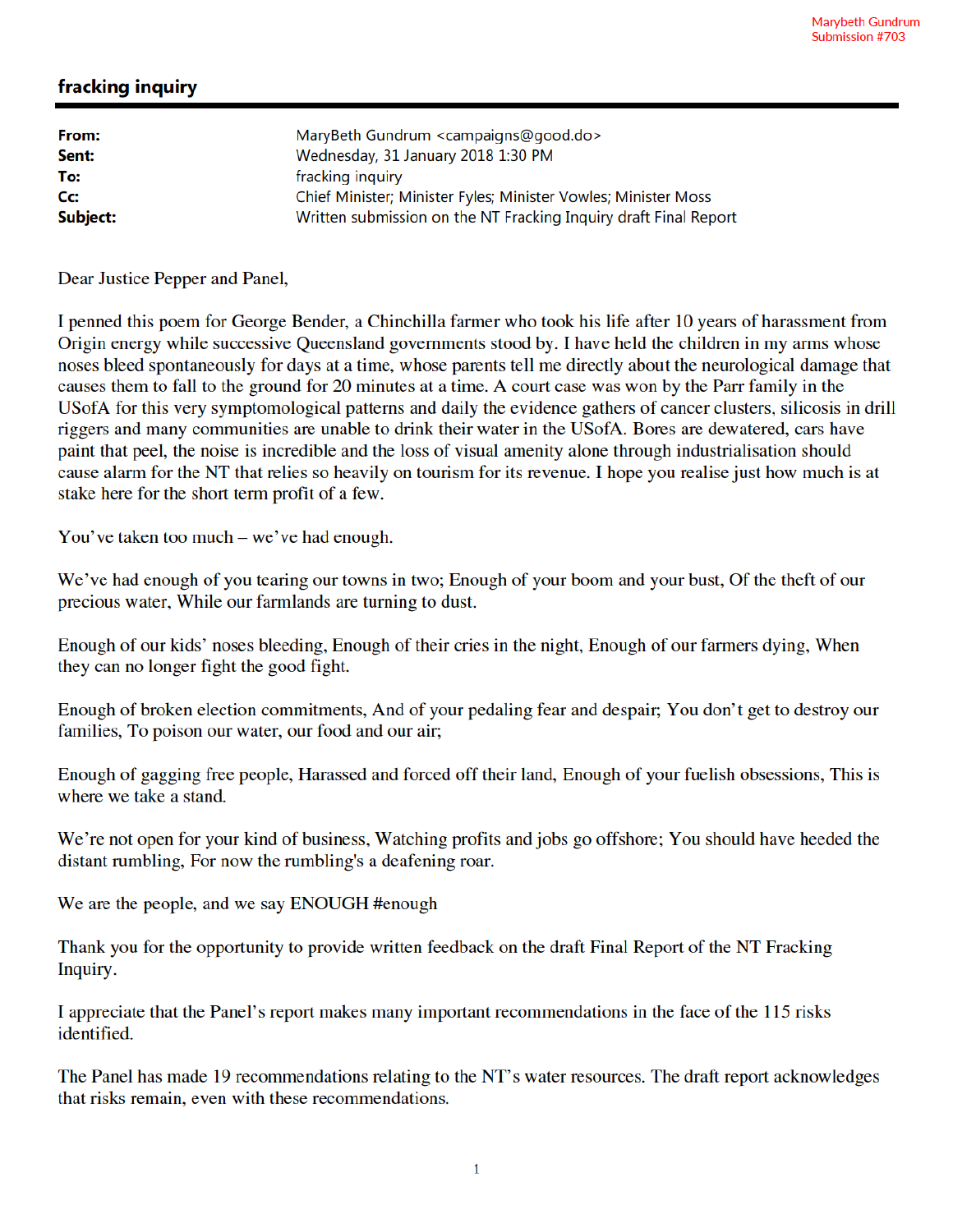Groundwater is critical in the Northern Territory. It is allocated for our residential needs, existing industries and environmental flows. Many high yielding aquifers within the NT are close to their full allocation already. Many are under pressure from resource development (page 105).

The draft Final Report outlines significant knowledge gaps for groundwater, biodiversity, landscape and health impacts. These gaps need to be rectified and baseline studies completed. Appropriate no go areas must be legislated and in place before exploration fracking should be considered.

Many exploration activities are virtually identical to production activities. Chemical use, high pressure hydraulic fracturing through aquifers, water use and associated risks are involved. Any regulatory changes should apply to all stages of gas development.

The draft Final Report shows Origin energy identified exploration and appraisal could include 8-16 wells and 24-48 wells for delineation (page 167).

Origin alone could drill and frack up to 64 wells across their tenement, all before critical improvements are made to the regulations.

With fracking companies combined, we could have a situation in the NT where there are over a hundred fracked gas wells across the landscape. That's all before production, without key law changes or baseline studies complete.

Critical studies identifying no go zones will difficult to achieve in an area already littered with fracked gas exploration wells.

I support the swath of new regulations and legislation required to try and protect landholders and water. However, that work needs to happen before the oil and gas industry is permitted to start fracking in the Northern Territory again.

The below critical recommendations must be improved and work completed BEFORE EXPLORATION fracking takes place.

Recommendation 5.1 (Enforceable code of practice for abandonment of onshore gas wells)

Recommendation 5.6 (Wastewater management framework)

Recommendation 7.1 (Water Act amended for shale extraction licence and payment for water)

Recommendation 7.4 (Strategic regional environmental and baseline assessment (SREBA), including a regional groundwater model, be developed and undertaken)

Recommendation 8.4 (Fire management plan and 10 year baseline assessment)

Recommendation 9.2 (Code of practice be developed and implemented for monitoring, detection and reporting of methane emissions)

Recommendation 10.1 (Human Health Risk Assessment prepared and approved)

Recommendation 12.11 (Social impact management plan) This recommendation should also be extended to allow for the legal right to say 'no' to fracking.